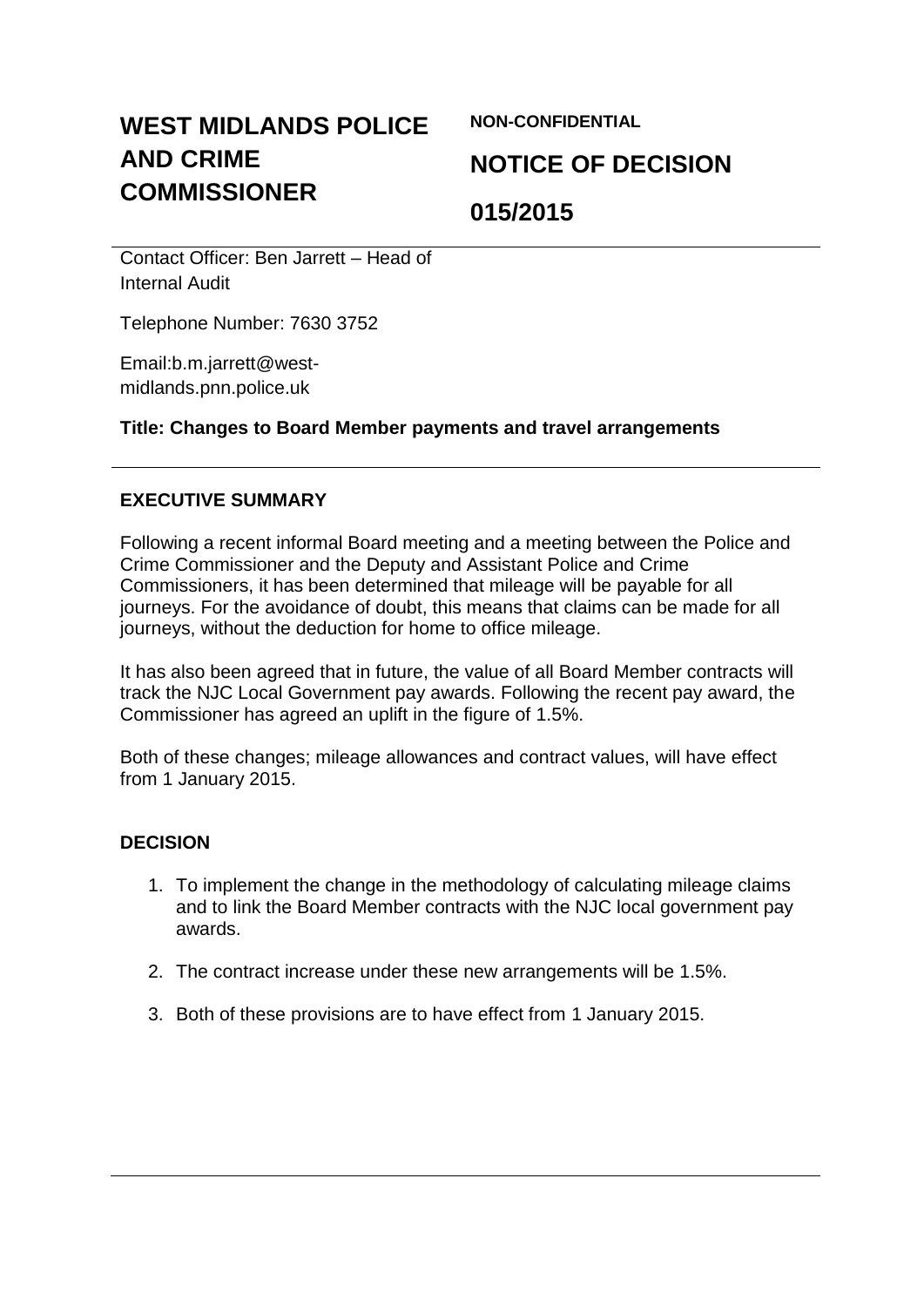#### **West Midlands Police and Crime Commissioner**

I confirm that I do not have any disclosable pecuniary interests in this decision and take the decision in compliance with the Code of Conduct for the West Midlands Office for Policing and Crime. Any interests are indicated below.

Signature………David Jamieson………………………………………….

Date……………24 April 2015………………………..